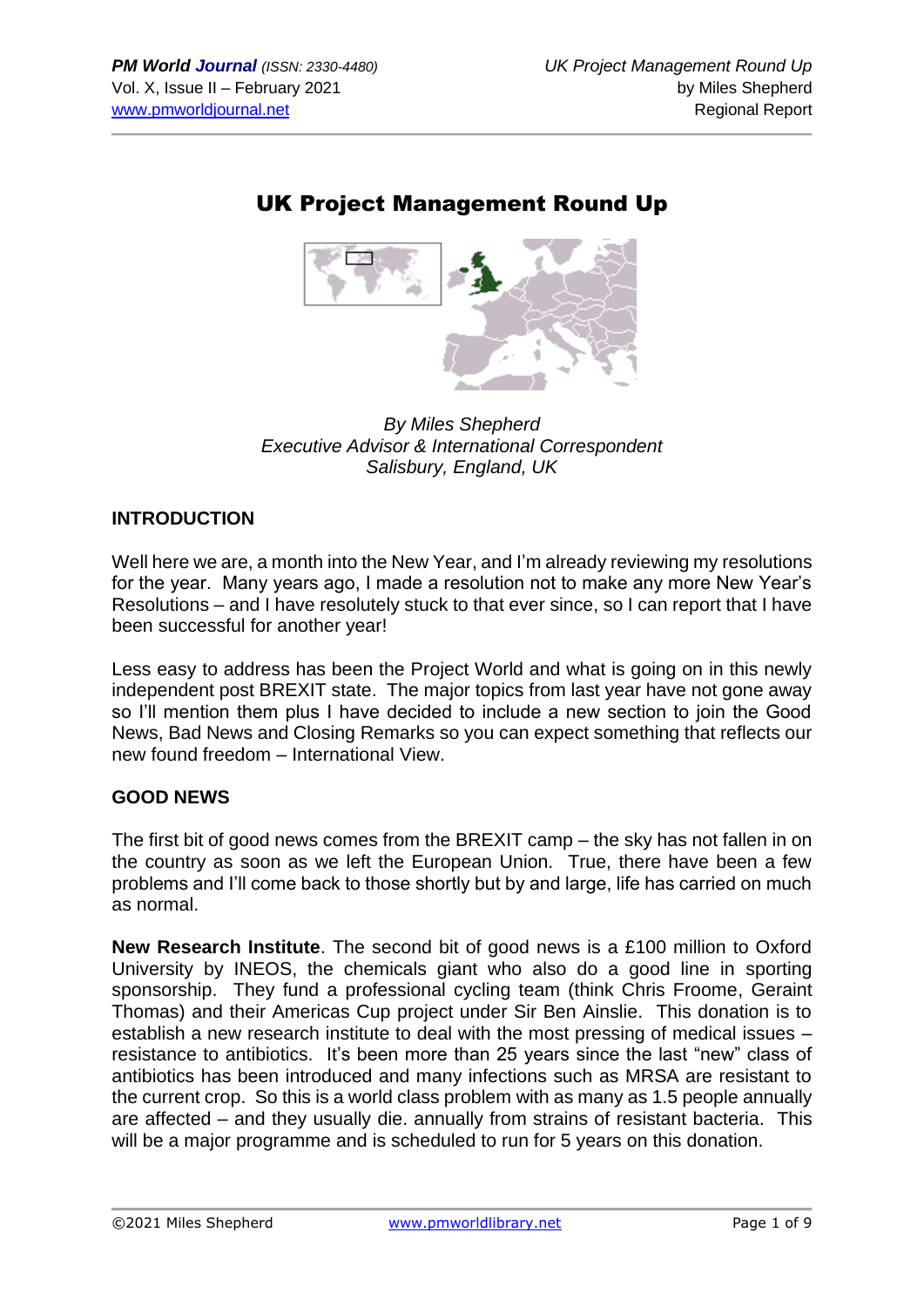**High Speed 2** (HS2) figures twice in the good news section. First, its archeologists have discovered one of the best preserved ornamental gardens at Coleshill Manor in Warwickshire. According to archaeologists, it dates from the 16th Century and has been compared to similar gardens at Hampton Court and Kenilworth Castle. Thought to have been commissioned by Sir Robert Digby, excavations by Wessex Archaeology discovered the manor house and large gardens, measuring 300m (984ft) from end to end, which date from the decades either side of 1600. Project Officer Stuart Pierson said it was a "once in a career opportunity" to work on it. "Evidence of expansive formal gardens of national significance and hints of connections to Elizabeth I and the [English] Civil War provide us with a fascinating insight into the importance of Coleshill and its surrounding landscape," he said.

**COLKa** is the Columbus KA-band Terminal, a British development to improve communications between the International space Station (ISS) and scientists on Earth. Almost one year ago, the system was launched aboard the NG-13 Commercial Resupply Mission. Two NASA astronauts took part in a spacewalk in January in order to mount this British piece of technology on the International Space Station (ISS), marking the first significant technological contribution made by the United Kingdom to the spacecraft, it is also a marker for the UKSA long term strategy of collaboration and international contribution. Science Minister Amanda Solloway said: *"This mission to install pioneering UK-built technology in space exemplifies how government backing is helping our most innovative companies push the boundaries of what we can achieve in space as well as back home on Earth."*



COLKa installed after long in space work programme. Image: NASA

Designed, developed and integrated by MDA's UK division (MDA Space and Robotics Limited, Maxar Technologies) and funded by the UK Space Agency, European Space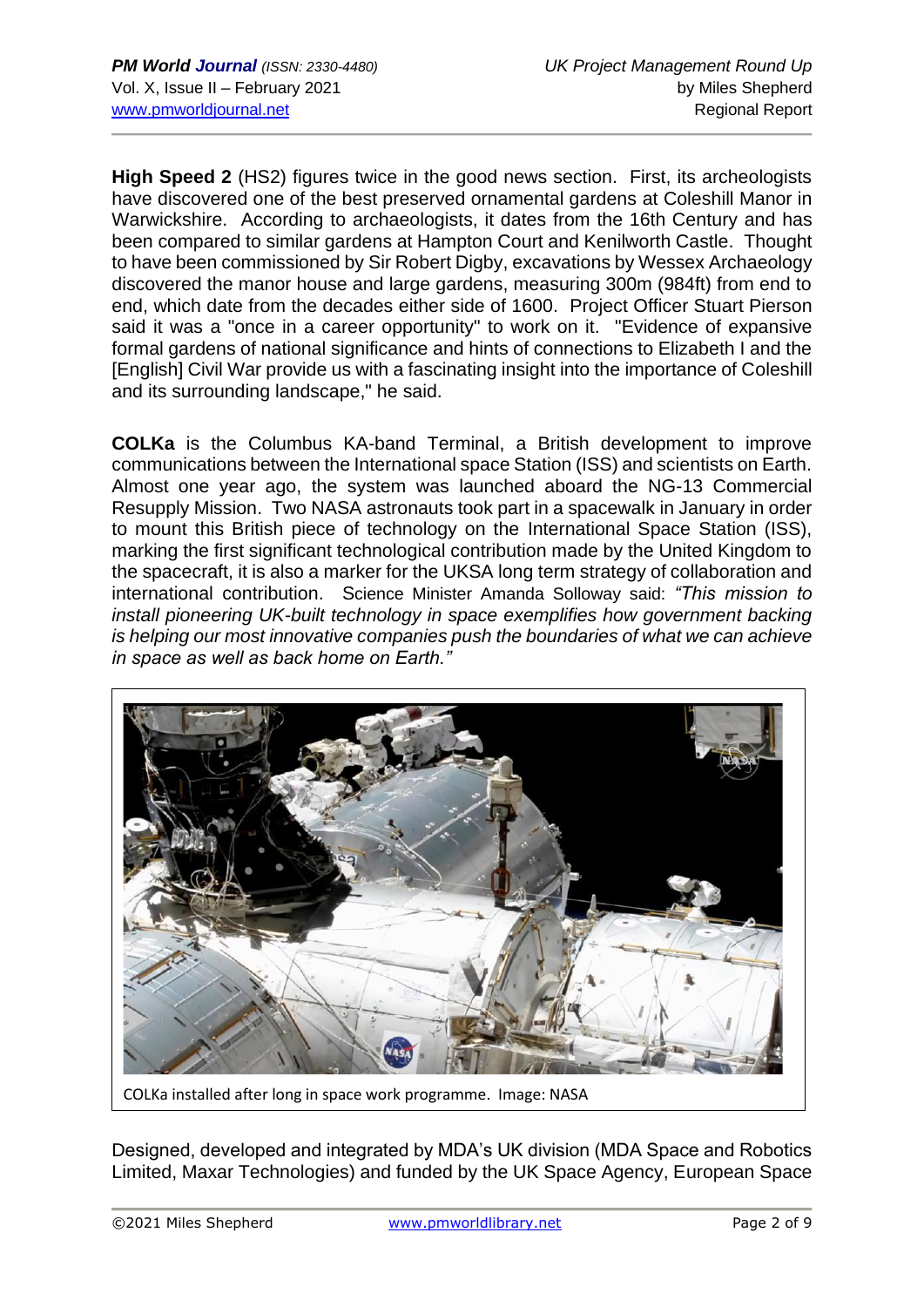Agency and the Canadian Space Agency. Additional contributions in the development of critical subsystems have also been made by Kongsberg Defence and Aerospace and Antwerp Space.

**Proposed Route Extension**. The other bit of good news (so long as you support the whole concept) is a plan being hatched to extend the new high speed network from its roughly Y shaped layout to an X configuration to take in Cardiff and Bristol. The idea was floated by not-for-profit company, Greengauge 21, who claim this could be achieved by electrifying existing lines rather than building new lines. This would increase the maximum speed from 125mph to 140mph. Using this approach, would allow HS2 to be extended to other parts of the north and Midlands such as Chesterfield, Derby and Nottingham. All this for just another £100 billion over 20 years.

**Environmental Snippet**. UK has made further important steps towards carbon neutrality as a report is published shown that more electricity was generated in 2020 by renewable sources than by fossil fuel. The Ember and Agora Energiewende report said that wind turbines, solar panels, hydro-electric plants and biomass plants together accounted for 42 per cent of electricity generated while fossil fuels — primarily comprising gas-fired power plants —



Image: Aura Power

which accounted for 41 per cent. The rest (17%) came from Nuclear plants. The previous year, renewables accounted for just 37%. Coal accounted for just 2% of electricity generated, compared with 40% in 2012. The impact of the pandemic on consumption has not been revealed which makes comparisons difficult but it is clearly a step in the right direction.

#### **BAD NEWS**

**High Speed 2** features here in normal times so some may consider this a step towards "normality" while others just roll their eyes at yet more negative reporting. Whatev! While there are reports of outrage and disgust, including one couple who sold their home because of the programme now find the route may be cut back and the eastern link may not come anywhere near their old home. Other protests come from environmentalists complaining about emissions from the project that may, I repeat, MAY outweigh any benefits. And activist objectors claim they may be threatened with eviction.

The real issue is the business case, which for those who don't follow the minutiae of Europe's largest infrastructure project/programme, is predicated on passenger numbers. The problem now is that the pandemic has hit all travel in UK with rail travel particularly heavily hit. The long term impact on commuter travel and freight is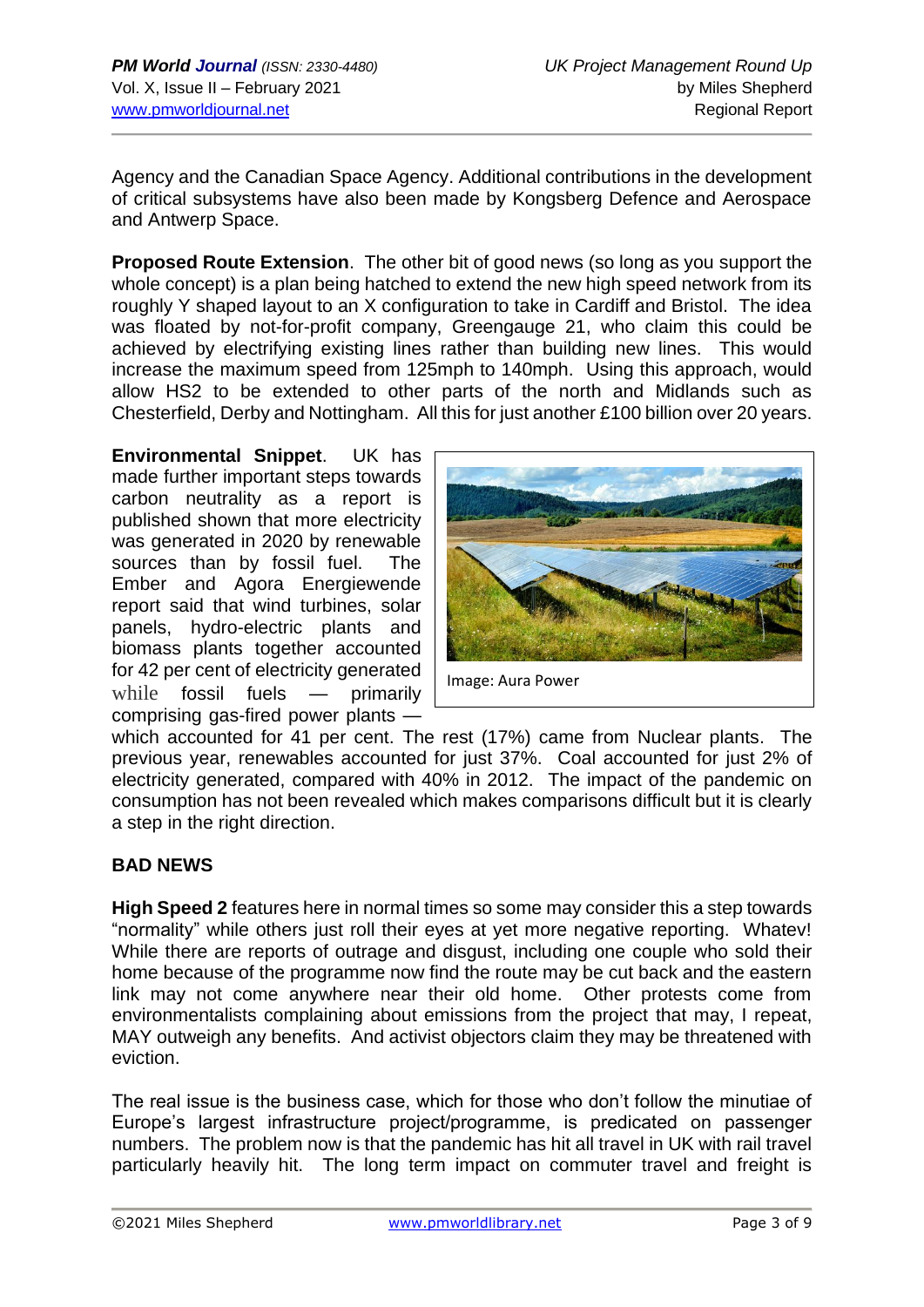completely unknown and so any calculation of savings is purely speculative. So here is **Lesson #1** for this report, make sure your business plan supports a range of valid benefits.

To make matters worse, there are doubts about the viability of the 120-mile eastern section to Leeds via the East Midlands., Again, it is spiralling cost that is affecting the business case for this section. A report by the National Infrastructure Commission, a government advisory group, in December suggested that part of the route could be shelved, with funding instead spent on other projects, including upgrades of existing lines which clearly fits with Greenguage 21's proposals above.

This is a tricky issue as Our Illustrious Leader (aka Prime Minister – note I do not use the more usually abbreviation of PM, for what should be obvious reasons) has made all sorts of promises to "level up" inequalities in the North of the country, by which he means anything more than 50 miles north of London. This is **Lesson #2**, make sure your business plan factors in the full range of your long term aims. The transport secretary told MPs last month that updated plans for the railway in the north and Midlands, including the HS2 eastern leg, would be published "fairly shortly" but no-one knows how long "shortly"!

Oh, I nearly forgot, HS2 is besieged by tunnellers but not those currently digging away under the Chilterns. The latest sort are a bunch of over-privileged youths with econames like Laser (clearly a bright spark) and Blue which I thought was an Australian epithet of dubious meaning. It matters not for these daring individuals have burrowed under a small park in London in order to deter HS2 contractors from working. Their protest, in which they say their lives are threatened by lawful attempts to dislodge them, has caused other activists to protest that the first lot of activists are damaging the environment for voles, a small and endangered species. **Lesson #3** – make sure you review your stakeholder analysis regularly and adapt your engagement plans accordingly.

**Defence Projects**. This should really be filed under shooting fish in barrels but is still bad news. The National Audit Office has blasted "Defence Chiefs" over cost overruns on equipment procurement projects. Their specific point was that the plans sent in this year were unaffordable for the  $4<sup>th</sup>$  year running. This seems a little unfair as there is a big difference between unaffordable and overspent, although there is a school of thought that says the civil service do not acknowledge this, despite their passage through the Säid Business School project leadership course (see next report). This leads us to **Lesson #4** – make sure your project sponsor understands the costs and benefits elements of your business plan.

**PM Education.** Regular readers will recall the reports that Säid Business School misled the Cabinet Office over the project management course it developed for their needs. The allegation of economy with the truth surfaced in an employment tribunal where a senior executive claimed she was sacked for claiming that the Major Project leadership Academy material was cut and pasted from existing Master's level courses. To the neutral observer, this seems a very odd claim since the basics of project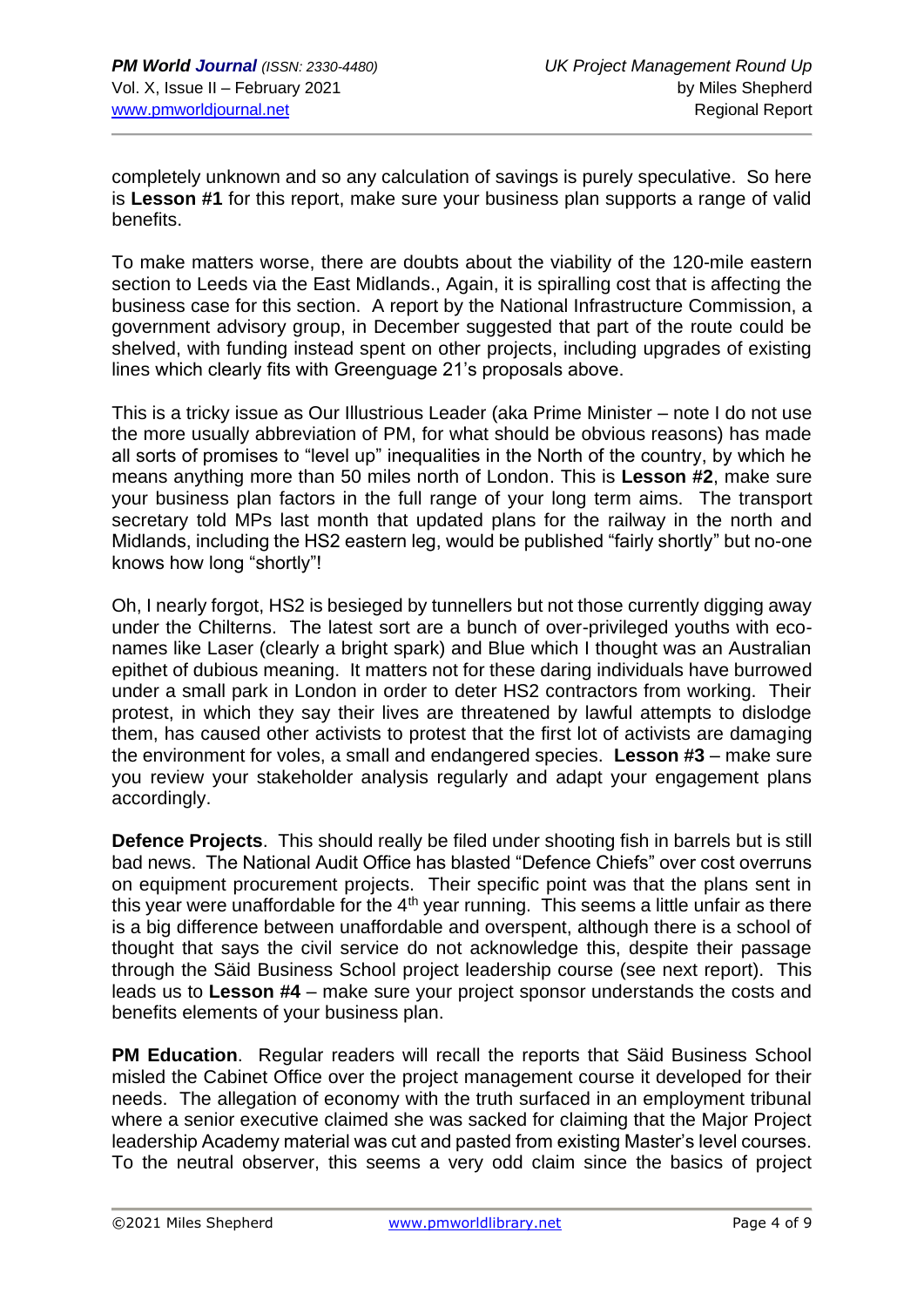management are well documented in widely available Bodies of Knowledge (BOKs) and there are many advanced courses at universities in UK and abroad. It would be remarkable that any completely new content would be included in a new course. So it would be expected that existing material from an already well received Masters degree would underpin one for senior Mandarins. It seems that the Reading Employment Tribunal disagreed and that looks likely to cost the Business School between £3 and £4 million in damages for what was called a career ending dismissal.

#### **BREXIT**

There's no escape from this topic and things are becoming a little cleared although it is not straightforward to disentangle all the repercussions from the impact of the pandemic. The main issues seem to be to the supply chain as import of specialised items is held up by problems at the ports. This is especially disappointing as new regulations were supposed to be in place but as the final agreements were only made in December 2020, it is perhaps unsurprising. The bad news is that the Cabinet Office Minister, Michael Gove, told Parliament that some of the issues are not to do with lack of experience. We await developments…

Import issues are being felt in Northern Ireland where there some supermarket supplies are affected. However, what has really put the cat amongst the pigeons was the European Commission invoking Clause 16, which imposes customs checks on the Irish border, in attempts to divert supplies of COVID vaccines from UK to Europe. This prompted a major political row in which the EC was forced to back down. Although the immediate issue was resolved, it show the British public just what they feared, bullying attempts by Europe to interfere with the UK economy. This is a lesson that will not be forgotten in a hurry. The episode has rebounded on EU President Ursula von deer Leyen who has been excoriated by European leaders already angered by the incompetent vaccine procurement which has slowed any roll out.

The other major aspect lies on the labour front where there has been a reduction in the numbers of skilled and unskilled workers coming into UK. During lockdown and in the winter, this is not having a major impact but there are longer term worries, particularly in the farming sector which relies on seasonal workers for harvesting. This is another issue where we await developments…

And finally, this month, we come to Eurostar, the high speed line that connects London with Paris, Brussels and Amsterdam (and several very attractive places in between). Not surprisingly, Eurostar has been badly hit by the downturn in passenger numbers that has resulted by various lockdowns, not just in UK but in Belgium and Netherlands. It reported a 95% drop in passenger numbers last year*. Image: Getty Images*

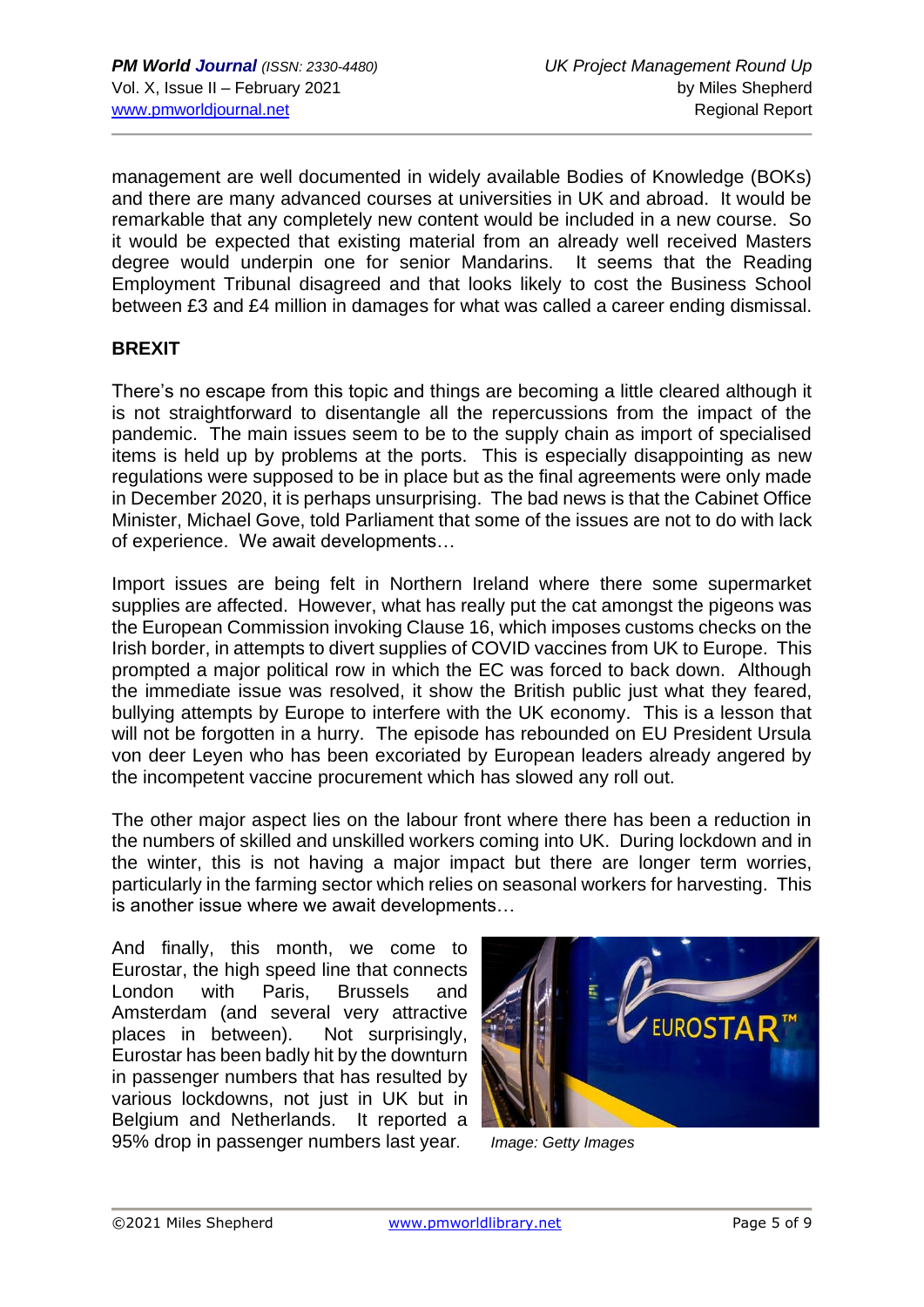A group of business leader has written to the Treasury and Department for Transport, urging "swift action to safeguard its future". According to the BBC which has seen the letter organised by London First, the authors claim that "If this viable business is allowed to fall between the cracks of support - neither an airline, nor a domestic railway - our recovery could be damaged…". Signed by 28 "leaders", including the vicechancellor of Middlesex University, the chief executive of West End property company Shaftesbury, and the boss of the ExCeL conference centre, they point out that the company currently employs 1,200 people in the UK.

Eurostar is 55% owned by the French Government. Equitix, a major Canadian pension fund which has fingers in the pensions funds of organisations such as from Norfolk County Council and Marks & Spencer, own a major share after buying it for more than £3 billion in 2017. The UK Government sold off its share to the private sector in 2015. According to reports in the UK press, Eurostar is pleading for UK government loan guarantees to help it ride out the crisis. Ministers proved hard to convince and they insist that Eurostar shareholders, which include the French state exhaust their own funds first.

Pointing to the fact that the French government owned the majority stake, Grant Shapps, the Transport Minister has told the House of Commons Transport Committee that "It's not our company to rescue". Despite Equitix playing the UN Climate Change card, this was met with contempt. These calls for UK taxpayer cash seem unlikely to garner much support on this side of the Channel, especially after the aerticle 16 debacle. Nevertheless, Shapps said "It's primarily a French lead, but we'll be as helpful as possible. We're very, very keen for the Eurostar to survive, and we'll wait to see the plan [from state rail firm SNCF]". He also said that ministers were particularly concerned about protecting the 3,000 UK jobs dependent on the link.

#### **INTERNATIONAL VIEW**



Tribhuvan University Cricket Ground, Kathmandu. Image: Wikipedia

As we close for press, I can bring you important news from across the pond! Well, not really, but the news is that the International Cricket Council has recognised that the US market is by far the largest untapped market for cricket expansion. Apparently there are more than 20 million cricket fans, no doubt many of Asian heritage, making up potentially the largest market in the world, after the Indian sub-continent.

The ICC plans for major tournaments from 2023 to 2031 have been hit by the pandemic, but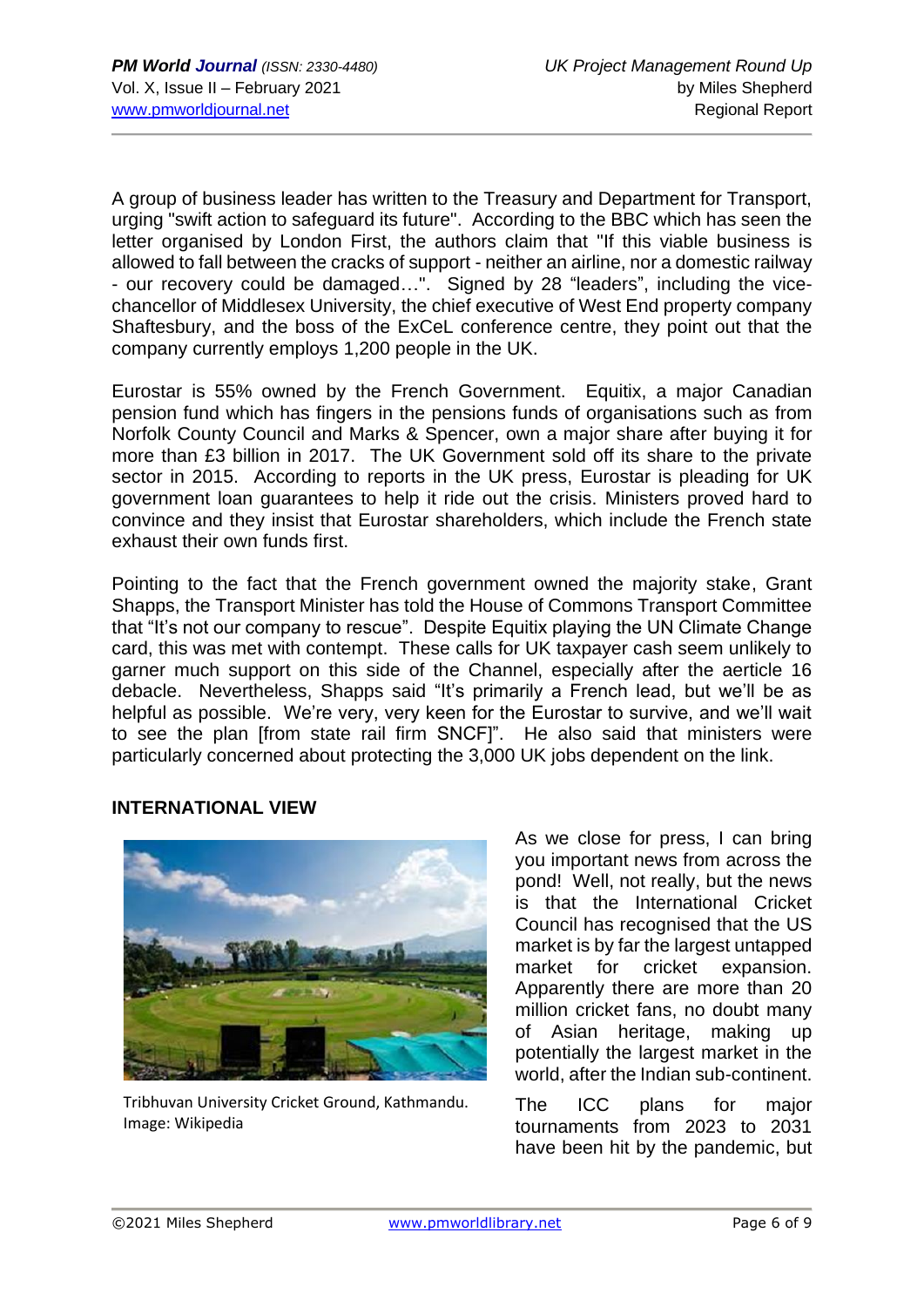they have launched staging bids and USA Cricket in conjunction with Cricket West Indies are bidding for events including both the men's and women's World T20.

Cricket lovers will recall that the game has been played in USA since the early 16<sup>th</sup> C but now embraces some of the modern forms such as T20, a short form of the game. Those unfamiliar with this exciting form of the game can look up details here: [https://en.wikipedia.org/wiki/Twenty20.](https://en.wikipedia.org/wiki/Twenty20) USA is no stranger to this type of game as they participated in a tri-nation tournament in 2020 at Tribhuvan University International Cricket Stadium at Kirtipur, southwest of Kathmandu, Nepal. USA played Nepal, losing by 8 wickets, and twice lost to Oman in a one-off tournament at the start of February 2020.

Readers may recall our reports last year of a planned stadium in Texas. American Cricket Enterprises (ACE), which owns MLC, has secured a long-term lease on a vacant baseball stadium at Grand Prairie, west of Dallas. There plans afoot to bring cricket in various forms to USA with a Minor League starting this year and an expanded program in 2022 including a professional T20 league, involving six teams with five overseas stars each and drawing on the passion for the game in areas such as Los Angeles, New York, Chicago, Florida, Atlanta and Texas.– sounds exciting! This league has a host of key supporters including Kolkata Knight Riders, one of the major players in the Indian Premier League.

#### **CLOSING REMARKS**

#### **Wildlife Projects**

As I survey the sodden fields surrounding Schloss Schäfer, I reflect that the lockdown has not been entirely negative, and am tempted to say not negative at all; its just that the media keep telling us that we are miserable, our mental health is deteriorating and we are incapable of doing anything for ourselves. Clearly, that is not the case and the majority of the population are managing quite well, thank you for asking!



Image: spideridentifications.com

One sector that has brightened up many a locked down household is the wildlife industry where several projects have brought succcess and benefits to the people. First up is *Eresus sandaliatus* or for the non-Latin speakers, the Ladybird Spider. This little beauty is resident in Dorset, and until recently was thought to be extinct in UK. Luckily, a small colony was identified and the Back from the Brink project launched by Buglife. This project gathered up a

population and established them on a controlled site. They plan to establish at least six more. This will involve collecting and caring for spiders over winter, ready to release them onto new sites in the spring. They will monitor all populations and assess new sites carefully, maintaining the best habitat conditions for the spiders at all of its sites, and create more suitable habitat, to allow the populations to expand and spread naturally.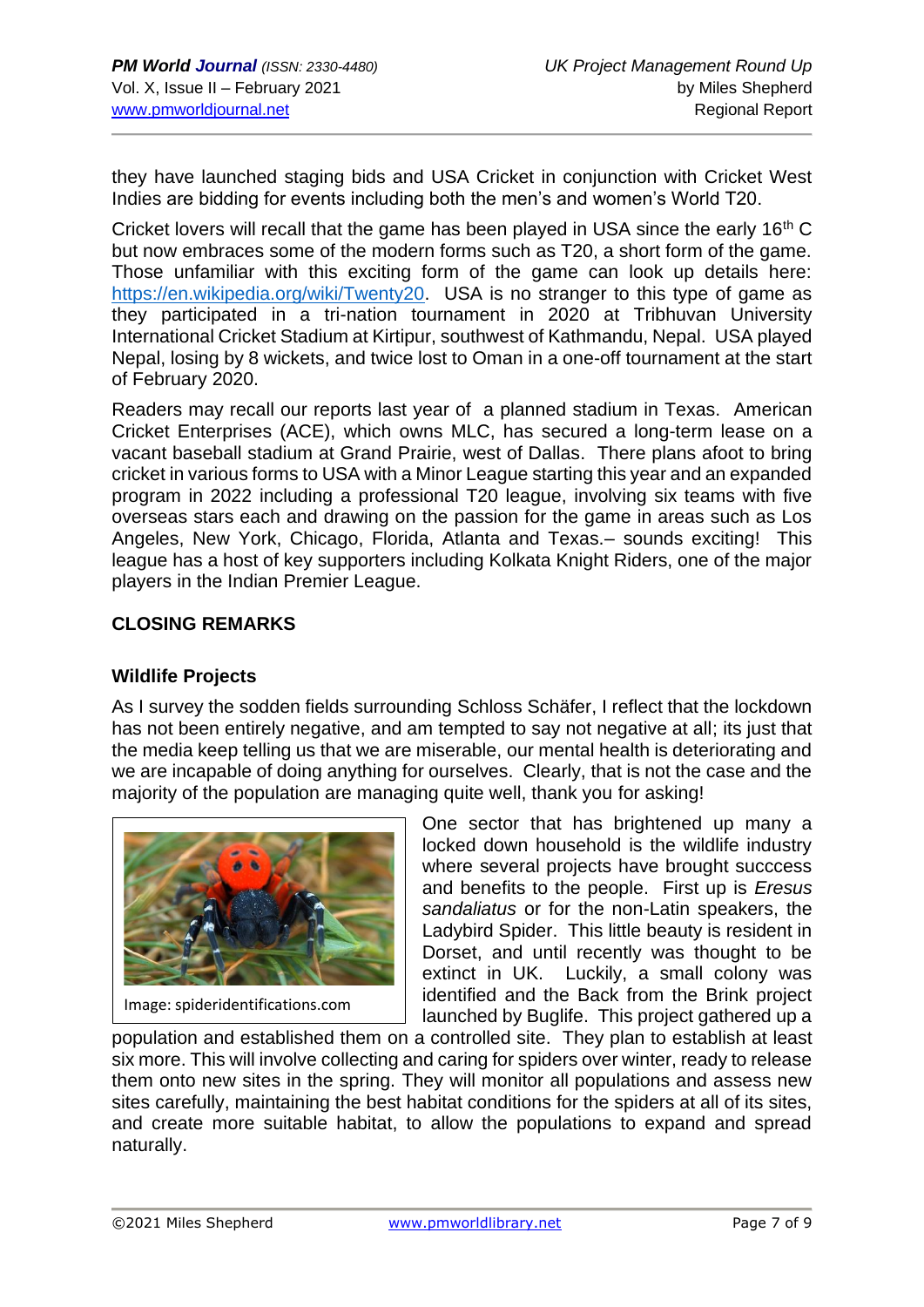On the larger side we have two contenders, the great white egret and the common crane. I reported on the crane project in the autumn so will say no more here that the project has succeeded. Back in 1979, a small number of these 5 ft tall birds returned to Norfolk, on the east coast, In 2010, the Royal Society for the Protection of Birds (RSPB) and the Wetlands and Wildlife Trust (WWT) launched a project that reintroduced more birds, hatched from eggs sourced in Germany. Originally released in Gloucestershire and Somerset, they have now spread to near-by Wiltshire and Dorset and are reported to be breeding in Shropshire and North Yorkshire.

The great white egret is a frequent, if not common, sight near Schloss Schäfer as we regularly saw Walter, a French born male that used to frequent our local reserve. He was not the only one as this past year there have been 5 birds, sadly Walter is not one of these.

Great white egrets are one of the rarer feathered visitors to the UK, and usually arrive in the UK in August ready for winter, which Walter had done since 2003. Walter used to spend six months at the reserve which is managed by the Hampshire and Isle of Wight Wildlife Trust. A similar size to a heron, the great white egret was close to extinction in Europe a few decades ago, with around 35 spending their winter in the UK.

Reasons for the local increase are not known. Despite requests for interview, the birds have declined to comment.

#### **A Final Entrepreneurial Comment**

As we all know, it is an ill wind that blows no good and in these locked down times, it is heart warming to record that an enterprising farmer in Rossendale, in the wilder part of Lancashire, has played her part in keeping the country moving. For just £5 good British pounds, you can add a goat to your Zoom call. Available for 10 minute slots (ao to www. [https://www.cronkshawfoldfarm.co.uk/goatsonzoom\)](https://www.cronkshawfoldfarm.co.uk/goatsonzoom) and you can engage with Elizabeth who has impeccable video call etiquette, Terrance who has a deep interest in what you have to say, Lisa who lacks any form of patience or Mary the parent of these goats. Norris, though, has been banned for inappropriate behaviour. These goats are certainly able to liven up a staid project review meeting!

Next month, we will review Lessons Learned on these pages. Until then, stay safe!